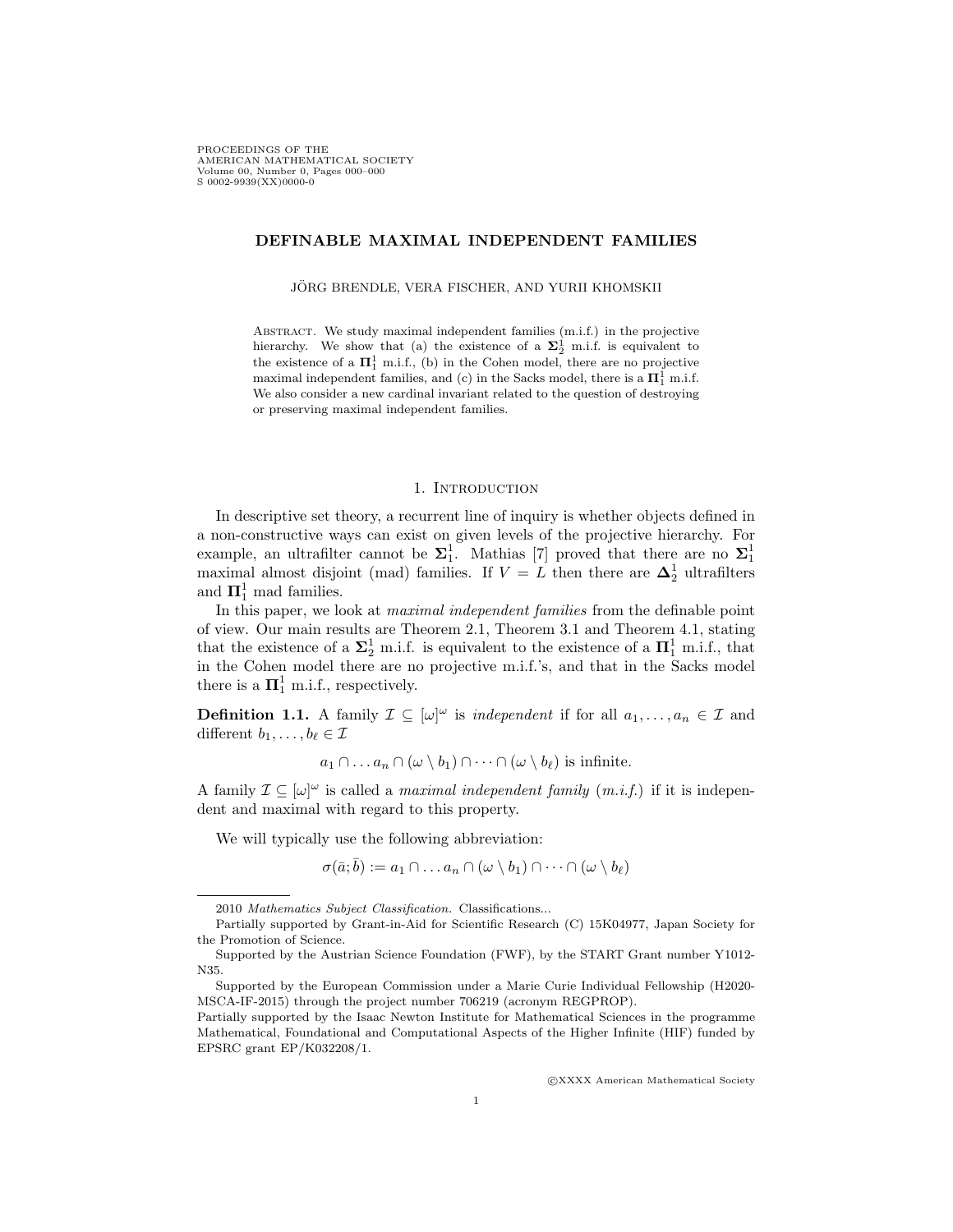where it will be assumed that all of the  $a_i$  are different from all of the  $b_i$ . Note that maximality of  $\mathcal I$  is equivalent to:

 $\forall X \in [\omega]^\omega \; \exists a_1, \ldots, a_n, b_1, \ldots, b_\ell \in \mathcal{I} \text{ s.t. } \sigma(\bar{a}; \bar{b}) \subseteq^* X \text{ or } \sigma(\bar{a}; \bar{b}) \cap X =^* \varnothing.$ 

By identifying the space  $[\omega]^\omega$  with  $2^\omega$  via characteristic functions, one can consider independent families as subsets of the reals and study their complexity in the projective hieararchy.

**Lemma 1.2.** If  $\mathcal{I}$  is a  $\Sigma_n^1$  m.i.f. then it is  $\Delta_n^1$ .

*Proof.* Suppose  $\mathcal{I}$  is a  $\Sigma_n^1$  m.i.f. Then  $X \notin \mathcal{I}$  iff:

$$
\exists a_1, \dots, a_n, b_1, \dots, b_\ell \in \mathcal{I} \text{ s.t. } X \notin \{a_1, \dots, a_n, b_1, \dots, b_\ell\} \text{ and}
$$

$$
\sigma(\bar{a}, \bar{b}) \subseteq^* X \text{ or } \sigma(\bar{a}, \bar{b}) \cap X =^* \varnothing.
$$

This statement is easily seen to be  $\Sigma^1_n$ 

**Theorem 1.3** (Miller; [8]). There is no analytic m.i.f.

An analysis of Miller's proof shows that it really only uses the Baire property of analytic sets. In particular, if we use  $\Sigma_n^1(\mathbb{C})$  to denote the statement "all  $\Sigma_n^1$  sets have the Baire property", then Miller's proof shows that for any  $n, \Sigma_n^1(\mathbb{C})$  implies that there are no  $\Sigma^1_n$  m.i.f. It follows that

- (1) In the Hechler model, as well as the Amoeba or Amoeba-for-category model, there is no  $\Sigma^1_2$  m.i.f.,
- $(2)$  In the Solovay model (the Lévy-collapse of an inaccessible), as well as Shelah's model for the Baire Property without inaccessibles [9], there is no projective m.i.f.,
- (3) In  $L(\mathbb{R})$  of the above two models, there is no m.i.f. at all, and
- (4)  $AD \Rightarrow$  there is no m.i.f.

In this paper, we prove a stronger result, namely, that in the Cohen model there is no projective m.i.f., and in the  $L(\mathbb{R})$  of the Cohen model there is no m.i.f. at all. Notice that since  $\Sigma_2^1(\mathbb{C})$  is false in the Cohen model, this shows that the converse implication " $\Sigma_n^1(\mathbb{C}) \Leftarrow \exists \Sigma_n^1$ -m.i.f." consistently fails.

On the other hand, it is easy to construct a m.i.f. by induction using a wellorder of the reals, and thus, it is not hard to see that in L there exists a  $\Sigma_2^1$  m.i.f. In [8] Miller used sophisticated coding techniques to show that, in fact, this m.i.f. can be constructed in a  $\mathbf{\Pi}^1_1$  fashion Building on an idea of Asger Törnquist [11], we show that in fact this proof is unnecessary since one can derive, directly in ZFC, that if there exists a  $\Sigma^1_2$  m.i.f. then there exists a  $\Pi^1_1$  m.i.f.

A construction originally attributed to Eisworth and Shelah (see [2]), implicitly appearing in Shelah's proof of  $i < \mu$  [10] and elaborated in [5], yields a forcing for generically adding a Sacks-indestructible m.i.f. In this paper we show that this family can be defined in a  $\Sigma^1_2$  way in L. Therefore, in the countable support iteration of Sacks forcing, as well as the product of Sacks forcing, starting from L, there exists a  $\Sigma^1_2$  m.i.f., and hence a  $\Pi^1_1$  m.i.f. In fact, a slight modification produces a family iwhich is indestructible by the poset used in [10], which shows that the consistency of  $\mathfrak{i} < \mathfrak{u}$  can be witnessed by a  $\boldsymbol{\Pi}^1_1$  m.i.f.

.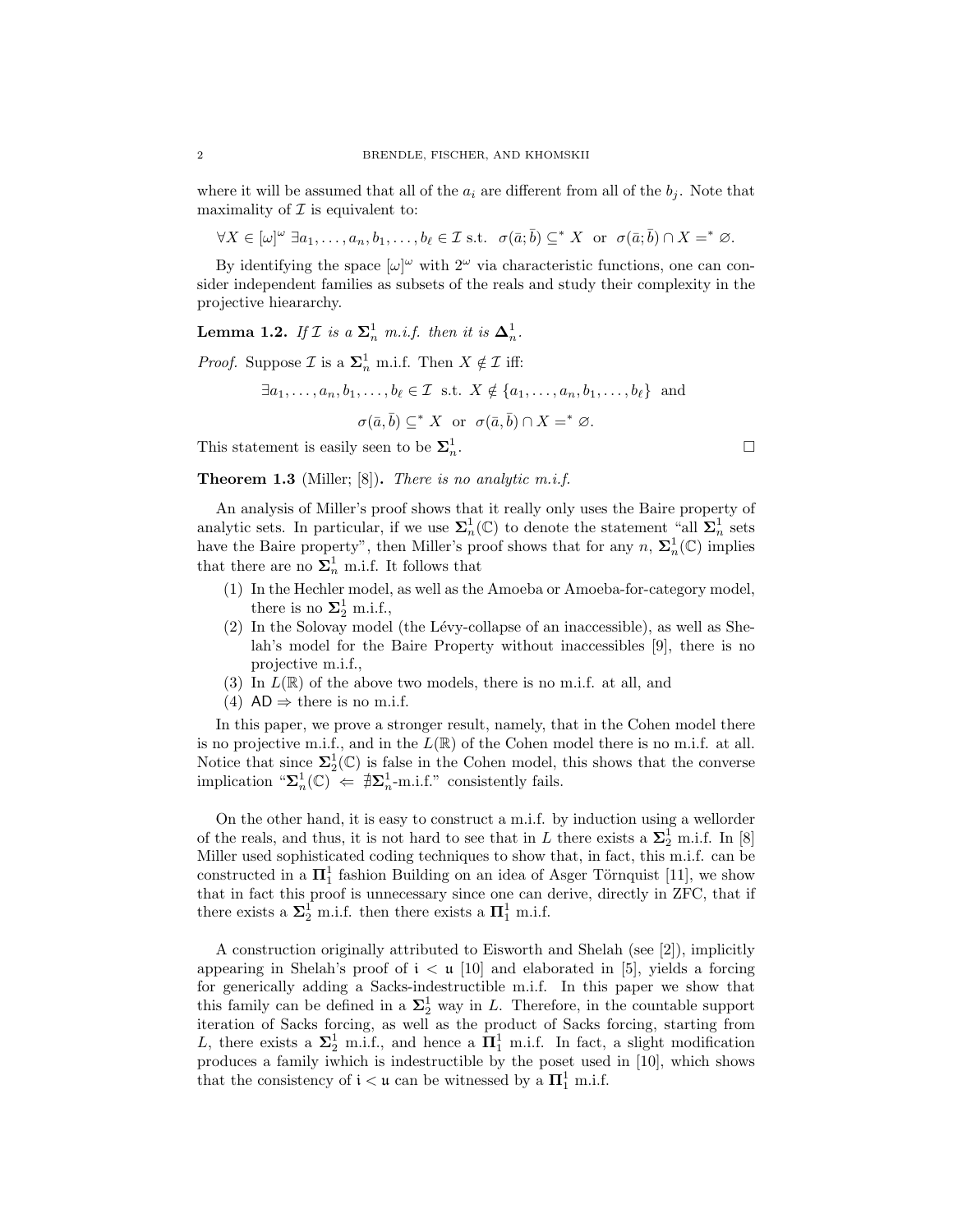# 2.  $\Sigma^1_2$  and  $\Pi^1_1$  m.i.f's

**Theorem 2.1.** If there exists a  $\Sigma^1_2$  m.i.f. then there exists a  $\Pi^1_1$  m.i.f.

*Proof.* Suppose  $\mathcal{I}_0$  is a  $\Sigma_2^1$  maximal independent family. Let  $F_0 \subseteq (\omega^\omega)^\omega$  be a  $\Pi_1^1$ set such that  $\mathcal{I}_0$  is the projection of  $F_0$ . Consider the space  $\omega \cup 2^{\langle \omega \rangle}$  as a disjoint union, and consider the mapping

$$
g: \ \ \substack{([\omega]^\omega)^2 \longrightarrow \mathscr{P}(\omega \cup 2^{<\omega}) \\ (x, y) \longmapsto x \cup \{\chi_y \mid n \ | \ n < \omega\}}
$$

where  $\chi_y$  is the characteristic function of y. It is not hard to see that g is a continuous function (in the sense of the space  $\mathscr{P}(\omega \cup 2^{<\omega})$ ).

By  $\mathbf{\Pi}^1_1$ -uniformization, there exists a  $\mathbf{\Pi}^1_1$  set  $F \subseteq F_0$  which is the graph of a function, i.e.,  $\forall x \in \mathcal{I}_0 \exists ! y \ ((x, y) \in F)$ . We let  $\mathcal{I} := g[F]$  and claim that  $\mathcal{I}$  is a  $\mathbf{\Pi}^1_1$  m.i.f.

To see that  $\mathcal{I}$  is  $\mathbf{\Pi}^1_1$ , note that for  $z \in [\omega \cup 2^{\langle \omega \rangle}]^{\omega}$ , there is an explicit way to recover x and y such that  $g(x, y) = z$ , if such x and y exist. More precisely: if  $B \subseteq 2^{<\omega}$ , let  $\lim(B) := \{y \in 2^{\omega} \mid \forall n \ (y \nmid n \in B)\}\.$  Note that if  $B \cap 2^{n} \neq \emptyset$  for every n, then also  $\lim(B) \neq \emptyset$ . So we can say the following:  $z \in \mathcal{I}$  if and only if

- (1)  $\forall n \exists s \in (z \cap 2^{\langle \omega \rangle})(|s| = n),$
- (2)  $\forall y, y' \ (y \in \lim(z \cap 2^{\langle \omega \rangle}) \land y' \in \lim(z \cap 2^{\langle \omega \rangle}) \rightarrow y = y'),$
- (3)  $\forall y \ (y \in \lim(z \cap 2^{\langle \omega \rangle}) \ \to \ (z \cap \omega, y) \in F).$

This gives a  $\Pi_1^1$  definition of  $\mathcal{I}$ .

To see that *I* is independent, suppose we have  $z_1, \ldots z_n$  and  $w_1, \ldots w_\ell \in \mathcal{I}$ , the z's being different from the w's. Write  $a_i := z_i \cap \omega$  and  $b_j := w_j \cap \omega$ . Then all  $a_i$  and  $b_j$ are in  $dom(F) = \mathcal{I}_0$ , and moreover, since F is a function, the  $a_i$ 's are different from the  $b_j$ 's. But then we have that  $\sigma(z_1, \ldots, z_n; w_1, \ldots, w_\ell) \supseteq \sigma(a_1, \ldots, a_n; b_1, \ldots, b_\ell)$ is infinite, since the latter set is infinite by the independence of  $\mathcal{I}_0$ .

To show maximality of *I*, suppose  $W \in [\omega \cup 2^{\langle \omega \rangle}]^{\omega}$  and  $W \notin \mathcal{I}$ . Let  $A := W \cap \omega$ . By maximality of  $\mathcal{I}_0$ , there are  $a_1, \ldots, a_n \in \mathcal{I}_0$  and different  $b_1, \ldots, b_\ell \in \mathcal{I}_0$  such that  $\sigma(a_1, \ldots, a_n, A; b_1, \ldots, b_\ell)$  is finite or  $\sigma(a_1, \ldots, a_n; b_1, \ldots, b_\ell, A)$  is finite, w.l.o.g. the former. Then there are  $z_1, \ldots, z_n$  and different  $w_1, \ldots, w_\ell$  such that  $a_i = z_i \cap \omega$ and  $b_j = w_j \cap \omega$ . To make sure that the "2<sup>< $\omega$ </sup>-part" of the  $z_i$ 's and the  $w_j$ 's does not make the intersection infinite, we pick two additional  $t_0 \neq t_1 \in \mathcal{I}$ , different from the  $z_i$ 's and the  $w_j$ 's. Let  $t_0 = g(x_0, y_0)$  and  $t_1 = g(x_1, y_1)$ . If  $y_0 = y_1$ , then  $(t_0 \setminus t_1) \cap 2^{<\omega} = \varnothing$ , hence  $\sigma(x_1, \ldots, x_n, W, t_0; b_1, \ldots, b_\ell, t_1)$  is finite. If, on the other hand,  $y_0 \neq y_1$ , then the sets  $\{\chi_{y_0}[n] \mid n < \omega\}$  and  $\{\chi_{y_1}[n] \mid n < \omega\}$  are almost disjoint, so  $(t_0 \cap t_1) \cap 2^{\langle \omega \rangle}$  is finite. In that case,  $\sigma(x_1, \ldots, x_n, W, t_0, t_1; b_1, \ldots, b_\ell)$  is finite. So in any case,  $\mathcal{I} \cap \{W\}$  is not independent, completing the proof.

Clearly the above proof also holds pointwise for every parameter, i.e., if there is a  $\Sigma_2^1(a)$  m.i.f. then there is a  $\Pi_1^1(a)$  m.i.f. However, since  $\Pi_1^1$ -uniformisation is essential, the following natural question remains open:

Question 2.2. Does the existence of a  $\Sigma_n^1$  m.i.f. imply the existence of a  $\Pi_{n-1}^1$ m.i.f., for  $n > 2$ ?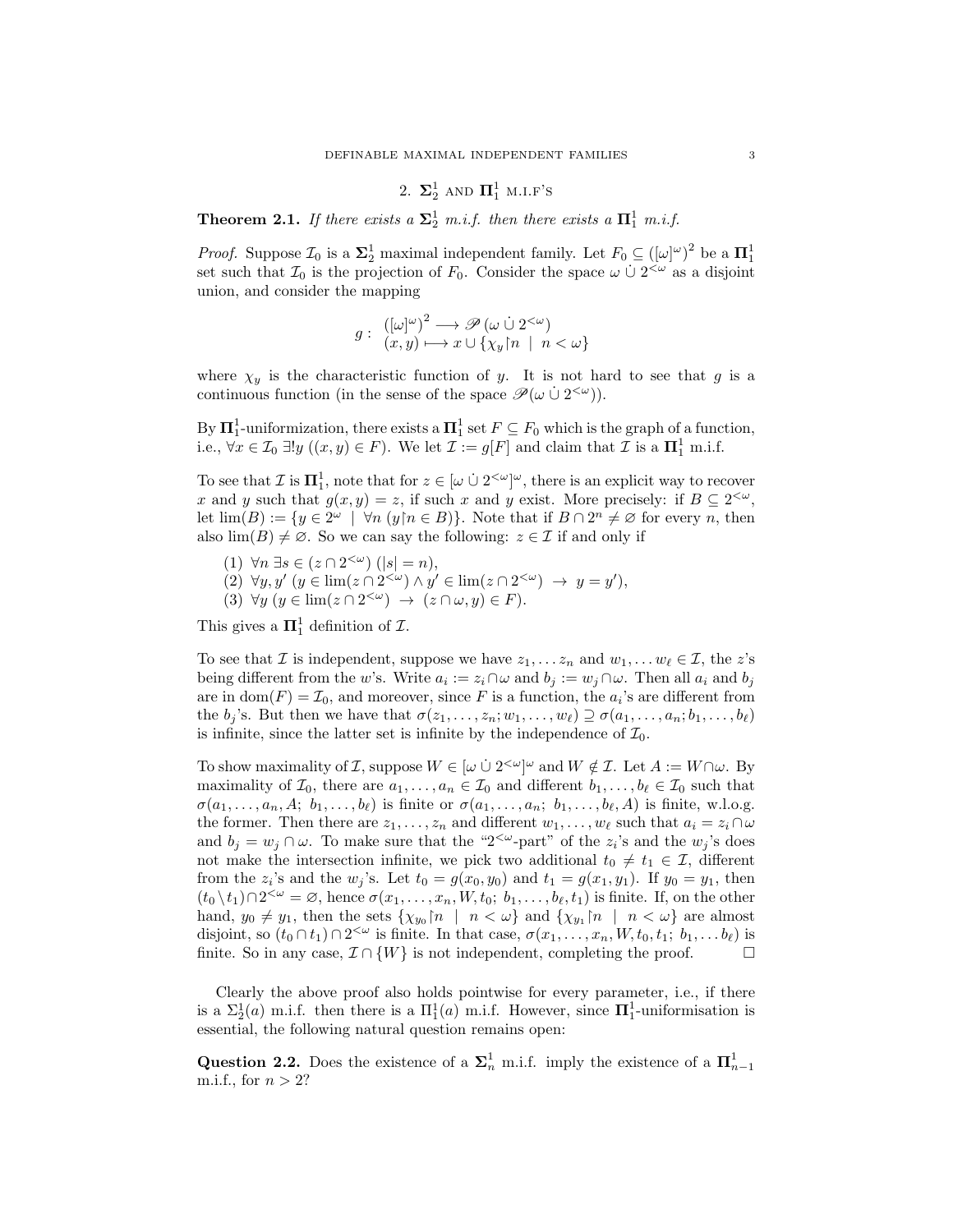#### 3. Projective M.I.F.'s

Our main result is the following:

### **Theorem 3.1.** In the Cohen model there are no projective  $m.i.f.'s$

The theorem is proved in three steps. First, we isolate a new regularity property which was implicit in Miller's original proof.

**Definition 3.2.** A tree  $T \subseteq 2^{\lt \omega}$  is called perfect almost disjoint (perfect a.d.) if it is a perfect tree and  $\forall x \neq y \in [T]$  the set  $\{n \mid x(n) = y(n) = 1\}$  is finite. A tree  $S \subseteq 2^{\lt \omega}$  is called *perfect almost covering (perfect a.c.)* if it is a perfect tree and  $\forall x \neq y \in [T]$ , the set  $\{n \mid x(n) = y(n) = 0\}$  is finite.

**Definition 3.3.** A set  $X \subseteq 2^{\omega}$  satisfies the *perfect-a.d.-a.c. property*, abbreviated by  $\mathcal{S}_{ad-ac}$ , if there exists a perfect a.d. tree T with  $[T] \subseteq X$ , or there exists a perfect a.c. tree S with  $[S] \cap X = \emptyset$ .

Remark 3.4. Note that one could also define the symmetric property:  $X \subseteq 2^{\omega}$ satisfies the *perfect-a.c.-a.d. property* if there exists a perfect a.c. tree S with  $[S] \subseteq$ X, or there exists a perfect a.d. tree T with  $[T] \cap X = \emptyset$ . A curious aspect of our proof is that either of these two properties yields the proof in an analogous fashion, but since one of them is sufficient we pick the former.

Lemma 3.5.  ${\boldsymbol \Sigma}^1_n(\mathbb{S}_{ad\text{-}ac}) \Rightarrow \nexists {\boldsymbol \Sigma}^1_n \text{-}m.i.f.$ 

*Proof.* The maximality of  $\mathcal I$  now implies that  $[\omega]^\omega = H \cup K$ . Moreover, H is a  $\Sigma_n^1$ set  $(K$  also is, but this turns out to be irrelevant).

From  $\Sigma_n^1(\mathbb{S}_{ad\text{-}ac})$  we then obtain a perfect almost disjoint tree T with  $[T] \subseteq H$ , or a perfect almost covering tree S with  $[S] \cap H = \emptyset$ , hence  $[S] \subseteq K$ . Assume the former.

For each  $X \in [T]$  let  $a_1^X, \ldots, a_{n_X}^X$  and  $b_1^X, \ldots, b_{\ell_X}^X$  witness the fact that  $X \in H$ . Applying the  $\Delta$ -systems lemma to the family  $\{\{a_1^X, \ldots, a_{n_X}^X, b_1^X, \ldots, b_{\ell_X}^X\} \mid X \in [T]\},$ find an uncountable subset of  $[T]$  with a fixed root  $R$ . Moreover, an uncountable sub-family of this family has the property that the elements of the root  $R$  have the same function in the sense of "being an  $a_i^{X^*}$  or "being a  $b_j^{X^*}$ . It follows that, for distinct  $X, Y$  from this family, we have:

$$
\{a_1^X, \dots, a_{n_X}^X, a_1^Y, \dots, a_{n_Y}^T\} \cap \{b_1^X, \dots, b_{\ell_X}^X, b_1^Y, \dots, b_{\ell_Y}^T\} = \varnothing.
$$

But then the boolean combination  $\sigma(\bar{a}^X \cup \bar{a}^Y; \bar{b}^X \cup \bar{b}^Y) \subseteq^* X \cap Y =^* \varnothing$ , contradicting the independence of  $\mathcal{I}$ .

The next step is to show that Cohen forcing adds a perfect almost disjoint and perfect almost covering trees of Cohen reals.

**Lemma 3.6.** Let  $[s]$  be a basic open set and  $c \in [s]$  a Cohen real over the ground model V. Then in  $V[c]$  there exists a perfect almost disjoint set and a perfect almost covering set of Cohen reals over  $V$ , contained inside  $[s]$ .

*Proof.* For simplicity assume that  $[s] = 2^{\omega}$ , and we only prove the case with almost disjoint trees since the other case is similar. Let  $\mathbb P$  denote the partial order consisting of finite trees  $T \subseteq 2^{\lt \omega}$  with the property that  $\exists 0 = k_0 < k_1 < \cdots < k_\ell$  such that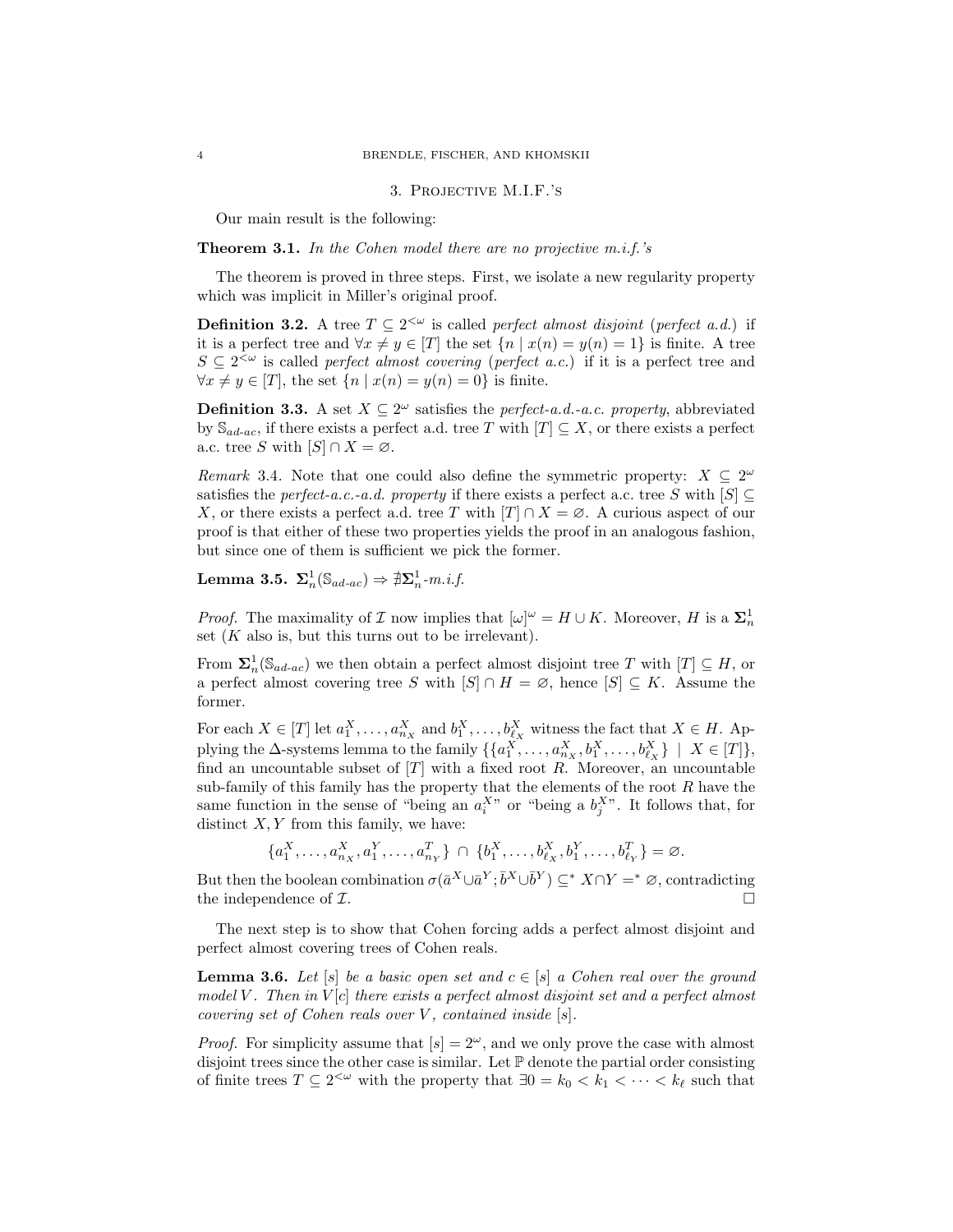$T \subseteq 2^{\leq k_{\ell}}$  and for every  $i < \ell$ , there is at most one  $t \in T$  where  $t \mid [k_i, k_{i+1})$  is not constantly 0. The trees are ordered by end-extension.

If G is P-generic, let  $T_G$  denote the naturally defined limit of the trees in G. By a standard genericity argument,  $[T_G]$  must be perfect. Given any two branches  $x, y \in [T_G]$ , the construction ensures that for all n after the point where x and y split, either  $x(n) = 0$  or  $y(n) = 0$ , therefore x and y are almost disjoint. To show that every  $x \in [T_G]$  is Cohen over V, let D be Cohen-dense and  $T \in \mathbb{P}$  fixed. Enumerate all terminal nodes of T by  $\{t_1, \ldots, t_k\}$ . Extend

Since  $\mathbb P$  is countable, it is isomorphic to Cohen forcing. Therefore, if  $V[c]$  is a Cohen extension of V, it is also a  $\mathbb{P}$ -generic extension of V, so there exists a perfect almost disjoint set  $[T_G]$  of Cohen reals.

With these two components we can complete the proof of the theorem.

*Proof of Theorem 3.1.* Let  $W := V^{\mathbb{C}_{\kappa}}$  (for any  $\kappa > \omega$ ), and let A be a set in W defined by a formula  $\Phi(x)$  with real or ordinal parameters, w.l.o.g. all of which are in V. In W, let c be Cohen over V, and assume w.l.o.g. that  $\Phi(c)$ . Then  $V[c] \models$ " $p \Vdash_{\mathbb{Q}} \Phi(\check{c})$ ", where  $\mathbb Q$  is the remainder forcing leading from  $V[c]$  to W and p is some Q-condition. However, since  $\mathbb{C}_{\kappa}$  is the product forcing, Q is isomorphic to  $\mathbb{C}_{\kappa}$ . Moreover, since  $\mathbb{C}_{\kappa}$  is homogeneous we can assume that p is the trivial condition, hence we really have:

$$
V[c]\models ``\Vdash_{\mathbb{C}_\kappa} \Phi(\check{c})"
$$

Let  $[s]$  be a Cohen condition with  $c \in [s]$  forcing this statement in V. By Lemma 3.6, first we find a perfect a.d. tree T with  $T \in V[c]$ ,  $[T] \subseteq [s]$  and such that all  $x \in [T]$  are Cohen over V. Note that this fact remains true in W, since "being a perfect set of Cohen reals" is upwards absolute. Now, for any such  $x \in [T]$  (in W), we have that  $x \in [s]$ , and therefore  $V[x]$  satisfies whatever [s] forces, in particular

$$
V[x]\models ``\Vdash_{\mathbb{C}_\kappa} \Phi(\check x)"
$$

But, again, the remainder forcing leading from  $V[x]$  to W is isomorphic to  $\mathbb{C}_{\kappa}$ , and it follows that  $W \models \Phi(x)$ .

Similarly, we also find a perfect a.c. tree  $S$  with exactly the same properties. Thus A satisfies both  $\mathbb{S}_{ad-ac}$  and  $\mathbb{S}_{ac-ad}$ , and the rest follows by Lemma 3.5.

# 4.  $\Pi_1^1$  m.i.f. in the Sacks model

In contrast to the above, this section is devoted to the following result:

Theorem 4.1. In the countable-support iteration of Sacks forcing, as well as the countable-support product of Sacks forcing, starting from L, there exists a  $\mathbf{\Pi}^1_1$  m.i.f.

As a consequence, we obtain  $Con(\exists \Pi_1^1 \text{-m.i.f. of size } < 2^{\aleph_0})$ , and in fact even Con( $\exists \Pi_1^1$ -m.i.f. + i <  $2^{\aleph_0}$ ). Another consequence is the consistency of  $\exists \Pi_1^1$ -m.i.f. together with "all  $\Sigma_2^1$  sets have the Marczewski-property" (where  $X \subseteq 2^\omega$  has the Marczewski-property if every perfect set  $P$  contains is a perfect subset  $P'$  with  $P' \cap X = \emptyset$ , see [4, Theorem 7.1].

The construction we use appeared implicitly in [10] where, among other things, a forcing notion  $\mathbb P$  for generically adding a Sacks-indestructible m.i.f. was isolated. These ideas were elaborated and studied further in [5]. Here we show that the combinatorics of this forcing can also be used to explicitly define a Sacks-indestructible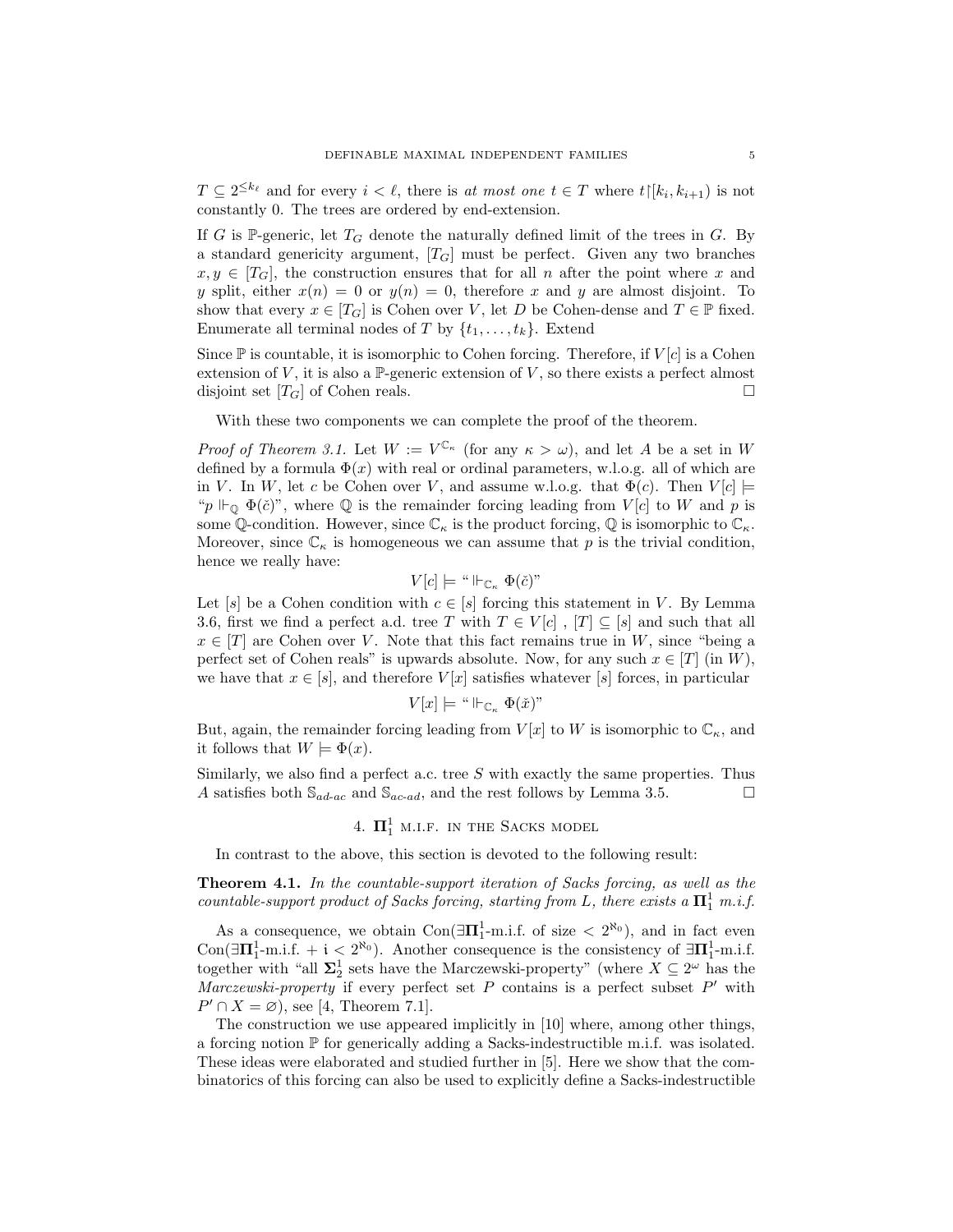m.i.f. in a model of CH, and that in  $L$ , such a Sacks-indestructible m.i.f. can be defined in a  $\Sigma^1_2$ -fashion. We start by recalling some technical definitions from [5].

To reduce cumbersome notation, in this section the following will be useful:

*Notation* 4.2. If  $\mathcal{I} \subseteq [\omega]^\omega$  then

- FF( $\mathcal{I}$ ) := { $h : \mathcal{I} \to 2$  |  $|\text{dom}(h)| < \omega$ }, and
- For  $h \in \mathrm{FF}(\mathcal{I})$  we write

 $\sigma(h) := \bigcap \{A \mid A \in \text{dom}(h) \land h(A) = 1\} \cap \bigcap \{\omega \setminus A \mid A \in \text{dom}(h) \land h(A) = 0\}.$ 

**Definition 4.3.** An independent family  $\mathcal I$  is called a *densely maximal independent* family if for all  $X \subseteq \omega$ , for all  $h \in \mathrm{FF}(\mathcal{I})$  there exists  $h' \in \mathrm{FF}(\mathcal{I})$  with  $h' \supseteq h$  such that  $\sigma(h') \subseteq^* X$  or  $\sigma(h') \cap X =^* \varnothing$ .

**Definition 4.4.** Let  $\mathcal I$  be an independent family. The *density ideal of*  $\mathcal I$  is

$$
\mathrm{id}(\mathcal{I}) := \{ X \subseteq \omega \mid \forall h \in \mathrm{FF}(\mathcal{I}) \exists h' \in \mathrm{FF}(\mathcal{I}) \ (h' \supseteq h \ \wedge \ \sigma(h') \cap X =^* \varnothing) \}.
$$

The dual filter is denoted by  $id^*(\mathcal{I})$ .

**Lemma 4.5.** If  $\mathcal{I} \subseteq \mathcal{I}'$  then  $\text{id}(\mathcal{I}) \subseteq \text{id}(\mathcal{I}')$ , and if  $\mathcal{I} = \bigcup_{\alpha < \kappa} \mathcal{I}_{\alpha}$  for a regular  $\kappa$ , then  $\mathrm{id}(\mathcal{I}) = \bigcup_{\alpha < \kappa} \mathrm{id}(\mathcal{I}_{\alpha})$ .

*Proof.* The first statement is straightforward, and for the second statement, if  $X \in$ id(*I*) then we can let  $\alpha < \kappa$  be the last ordinal closed under the  $h \mapsto h'$  operation given by the definition of  $id(\mathcal{I})$ .

Recall that a filter F on  $\omega$  is a p-filter iff for every  $\{X_n \mid n < \omega\} \subseteq \mathcal{F}$  there exists  $X \in \mathcal{F}$  with  $X \subseteq^* X_n$  for all  $n$  ("X is a pseudointersection of the  $X_n$ 's"). A filter F on  $\omega$  is a q-filter if for every partition of  $\omega$  into finite sets  $\mathcal{E} = \{E_n \mid n < \omega\}$ , there is  $X \in \mathcal{F}$  such that  $|X \cap E_n| \leq 1$  for all  $n$  ("X is a semiselector for  $\mathcal{E}$ "). A filter F is a Ramsey filter if it is both a p-filter and a q-filter (cf. [1, Section 4.5.A]). The main ingredient in our proof is the following result:

**Theorem 4.6** ([10], [5, Corollary 37]). Let  $\mathcal I$  be a densely maximal independent family, such that the dual filter  $id^*(\mathcal{I})$  is generated by a Ramsey filter and the filter of cofinite sets (Fréchet filter). Then  $I$  remains maximal after a countable-support iteration of Sacks forcing, as well as a countable-support product of Sacks forcing.

**Definition 4.7.** Let  $\mathbb{P}$  be the forcing poset of all pairs  $(A, A)$  where A is a countable independent family,  $A \in [\omega]^{\omega}$ , and for all  $h \in FF(\mathcal{I}), \sigma(h) \cap A$  is infinite. The ordering is given by  $(A', A') \leq (A, A)$  iff  $A' \supseteq A$  and  $A' \subseteq^* A$ .

In [5, 10] this forcing was used to generically add a Sacks-indestructible m.i.f. Here, rather than forcing with  $\mathbb P$  we will be using it in a purely combinatorial fashion to construct a Sacks-indestructible m.i.f. in a model of CH, and, in particular, a  $\Sigma^1_2$  m.i.f. in L.

The following properties of  $\mathbb P$  were proved in [10, 5]:

#### Lemma 4.8.

- (1)  $\mathbb P$  is  $\sigma$ -closed.
- (2) If  $(A, A) \in \mathbb{P}$  then there exists  $B \subseteq A$  such that  $B \notin A$  and  $(A \cup \{B\}, A) \le$  $(A, A)$ .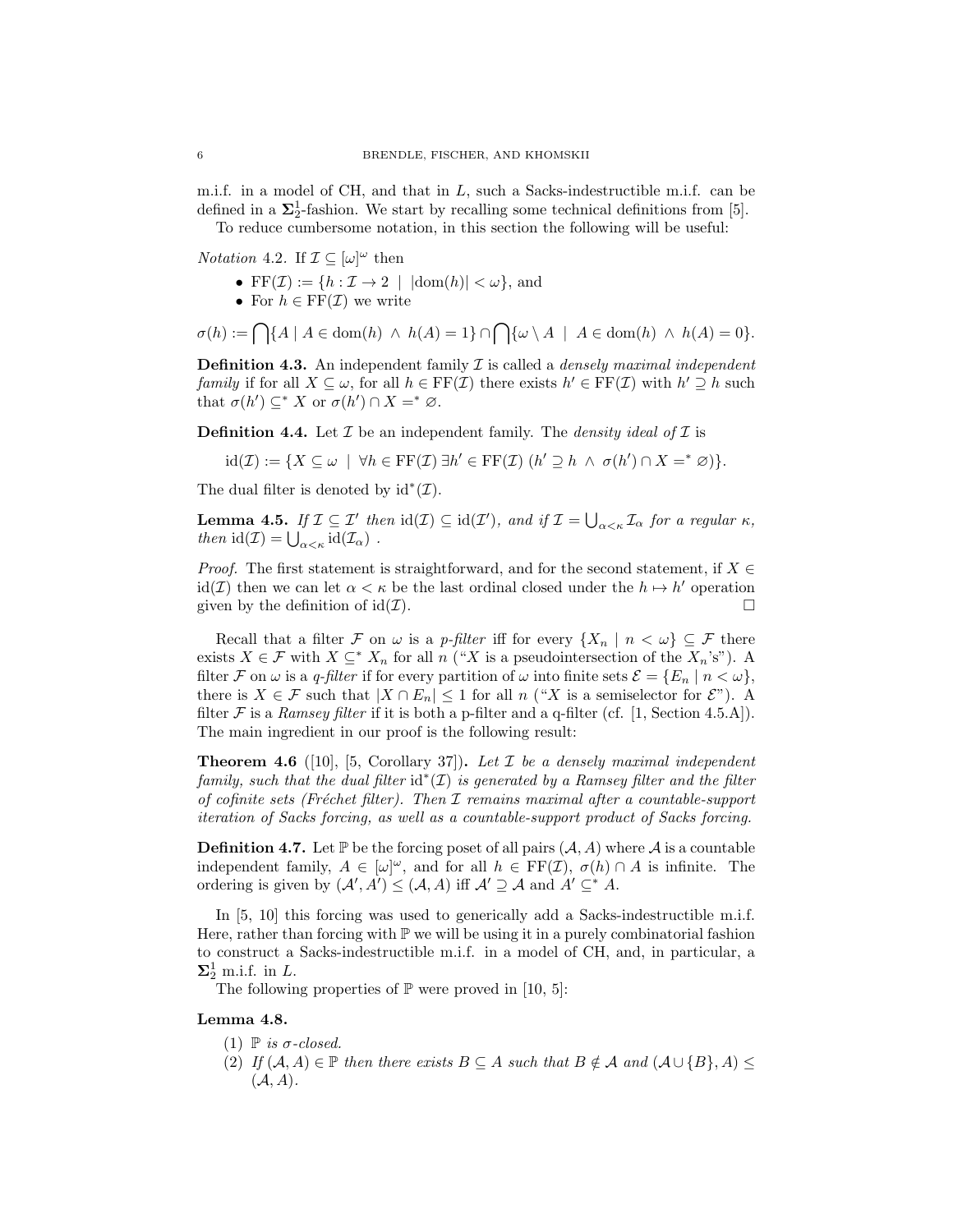(3) If  $Y \subseteq \omega$  is an arbitrary set, then for every  $(A, A) \in \mathbb{P}$  there exists  $(B, B) \leq$  $(A, A)$  such that

 $\forall h \in \text{FF}(\mathcal{B}) \exists h' \in \text{FF}(\mathcal{B}) \ s.t. \ h' \supseteq h \ and \ \sigma(h') \subseteq^* Y \ \ or \ \sigma(h') \cap Y =^* \varnothing.$ 

- (4) Let  $\mathcal{E} := \{E_n \mid n < \omega\}$  be a partition of  $\omega$  into finite sets. Then for every  $(A, A) \in \mathbb{P}$  there is  $B \subseteq A$  such that  $(A, B) \leq (A, A)$  and  $|B \cap E_n| \leq 1$  for all n  $\ell$  "B is a semiselector for  $\mathcal{E}$ .").
- (5) For all  $(A, A) \in \mathbb{P}$ , if  $X \in \text{id}(A)$  then there is B such that  $(A, B) \leq (A, A)$ and  $B \cap X = \emptyset$ .

Proof. See Proposition 15, Lemma 17, Corollary 19 and Lemma 14 from [5], respectively.  $\Box$ 

**Definition 4.9.** We call  $\{(\mathcal{A}_{\alpha}, \mathcal{A}_{\alpha}) \mid \alpha < \omega_1\}$  an *indestructibility tower*, if it is a strictly decreasing sequence of  $\mathbb{P}$ -conditions and, letting  $\mathcal{A} := \bigcup_{\alpha \in \omega_1} \mathcal{A}_{\alpha}$ , the following four requirements are satisfied:

- (1) For every  $Y \subseteq \omega$ , for every  $h \in FF(\mathcal{A})$  there is  $h' \in FF(\mathcal{A})$  with  $h' \supseteq h$ such that  $\sigma(h') \subseteq^* Y$  or  $\sigma(h') \cap Y =^* \varnothing$ ).
- (2) For every partition  $\mathcal{E} := \{E_n \mid n < \omega\}$  of  $\omega$  into finite sets, there is  $\alpha < \omega_1$ such that  $|A_{\alpha} \cap E_n| \leq 1$  for all  $n(A_{\alpha})$  is a semiselector for  $\mathcal{E}$ ).
- (3) For each  $\alpha < \omega_1$  there is an infinite  $A \subseteq^* A_\alpha$  such that  $A \in \mathcal{A}_{\alpha+1} \setminus \mathcal{A}_\alpha$ .
- (4) For every  $X \in \text{id}(\mathcal{A})$  there is an  $\alpha < \omega_1$  such that  $X \cap A_\alpha =^* \varnothing$ .

**Lemma 4.10.** If  $\{(\mathcal{A}_{\alpha}, \mathcal{A}_{\alpha}) \mid \alpha < \omega_1\}$  is an indestructibility tower, then  $\mathcal{A}$  :=  $\bigcup_{\alpha<\omega_1}\mathcal{A}_\alpha$  is a m.i.f. which remains maximal after a countable-support iteration and a countable-support product of Sacks forcing.

*Proof.* In light of Theorem 4.6 it suffices to show that  $A$  is a densely maximal family and that  $id^*(\mathcal{I})$  is generated by a Ramsey filter and the filter of cofinite sets. Dense maximality follows immediately from condition  $(1)$ . For  $(2)$ , we show the following:

*Claim.* id( $\mathcal{A}$ ) is generated by  $\{\omega \setminus A_{\alpha} \mid \alpha < \omega_1\}$  and  $[\omega]^{<\omega}$ .

*Proof of claim.* Since the  $A_{\alpha}$ 's are wellordered by  $\supseteq^*$ , it suffices to show that  $X \in$ id(A) iff  $X \cap A_\alpha =^* \varnothing$  for some  $\alpha < \omega_1$ . The forward direction holds by condition (4). For the other direction, suppose  $X \cap A_{\alpha} =^* \varnothing$  and let  $h \in \mathrm{FF}(\mathcal{A})$  be arbitrary. Let  $\beta \geq \alpha$  be such that  $h \in FF(\mathcal{A}_{\beta})$ . By (3) there is an infinite  $B \subseteq^* A_{\beta}$  such that  $B \in \mathcal{A}_{\beta+1} \setminus \mathcal{A}_{\beta}$ . In particular,  $B \notin \text{dom}(h)$ , so we can extend h to form  $h' := h \cup \{(B,1)\}\.$  Then  $h' \in FF(\mathcal{A}_{\beta+1})$ , and moreover  $\sigma(h') \subseteq B \subseteq^* A_\beta \subseteq^* A_\alpha$ . Therefore  $\sigma(h') \cap X \subseteq^* A_\alpha \cap X =^* \varnothing$ . This shows that  $X \in \text{id}(A)$  and completes the proof.  $\square$  (Claim)

Notice that since  ${A_{\alpha} \mid \alpha < \omega_1}$  is a tower, the filter it generates is a p-filter. Moreover, by condition (2), it is a q-filter, and thus a Ramsey filter, as we had to show.  $\square$ 

# Theorem 4.11.

- (1) If CH holds then there exists an indestructibility tower.
- (2) If  $V = L$  then there exists a  $\Sigma_2^1$ -definable indestructibility tower.

Proof. We give a detailed proof of the first assertion and then show how to adapt it to get a  $\Sigma_2^1$  construction in L.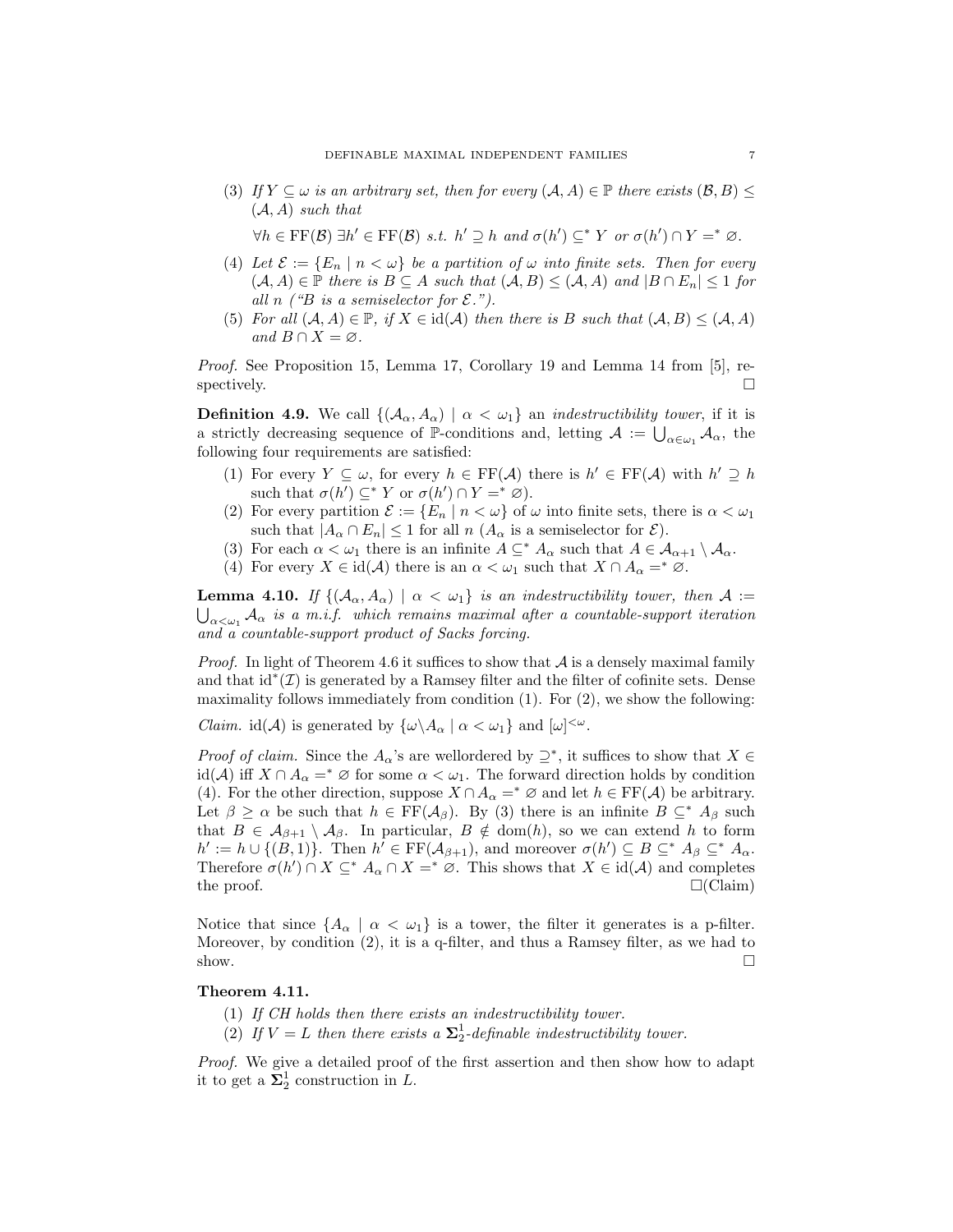(1) Let  $\{X_\alpha \mid \alpha < \omega_1\}$  enumerate all subsets of  $\omega$  and let  $\{\mathcal{E}_\alpha \mid \alpha < \omega_1\}$  enumerate all partitions of  $\omega$  into finite sets.

Let  $(\mathcal{A}_0, \mathcal{A}_0) \in \mathbb{P}$  be any condition. At stage  $\alpha$ , suppose  $(\mathcal{A}_{\beta}, \mathcal{A}_{\beta})$  for all  $\beta \leq \alpha$  has been constructed. The new condition is designed in four steps:

- Consider the sets  $\{X_\beta \mid \beta \leq \alpha\}$ . By repeatedly applying Lemma 4.8 (3) in countably many steps, followed by  $\sigma$ -closure which holds due to Lemma 4.8 (1), we find an extension  $(\mathcal{A}'_{\alpha}, A'_{\alpha}) \leq (\mathcal{A}_{\alpha}, A_{\alpha})$  such that, for all  $\beta \leq \alpha$ , for all  $h \in FF(\mathcal{A}_{\alpha})$  (not necessarily for all  $h \in FF(\mathcal{A}'_{\alpha})$ ) there exists  $h' \in \mathrm{FF}(\mathcal{A}'_{\alpha})$ , such that  $h' \supseteq h$  and  $\sigma(h') \subseteq^* X_{\beta}$  or  $\sigma(h') \cap X_{\beta} =^* \varnothing$ .
- Consider the partition  $\mathcal{E}_{\alpha} = \{E_{\alpha}^n \mid n < \omega\}$ . By Lemma 4.8 (4) we find an extension  $(\mathcal{A}''_{\alpha}, \mathcal{A}''_{\alpha}) \leq (\mathcal{A}'_{\alpha}, \mathcal{A}'_{\alpha})$  such that  $|\mathcal{A}''_{\alpha} \cap \mathcal{E}^{n}_{\alpha}| \leq 1$  for all  $n (\mathcal{A}''_{\alpha} \text{ is a})$ semi-selector for  $\mathcal{E}_{\alpha}$ ).
- Consider (again) the sets  $\{X_\beta \mid \beta \leq \alpha\}$ . By repeatedly applying Lemma 4.8 (5) in countably many steps, followed by  $\sigma$ -closure, we find a further extension  $(\mathcal{A}_{\alpha}''', \mathcal{A}_{\alpha}''') \leq (\mathcal{A}_{\alpha}'', \mathcal{A}_{\alpha}'')$  such that, for every  $\beta$ , if  $X_{\beta} \in \text{id}(\mathcal{A}_{\alpha})$ (which implies that  $X \in \text{id}(\tilde{A})$  for any  $\tilde{A}$  extending  $\mathcal{A}_{\alpha}$ ), then  $A'''_{\alpha} \cap X_{\beta} = *$ ∅.
- Finally, use Lemma 4.8 (2) to find a  $B \subseteq^* A'''_{\alpha}$ , such that  $B \notin A'''_{\alpha}$ , and  $(\mathcal{A}_{\alpha}''' \cup \{B\}, \mathcal{A}_{\alpha}'''')$  is a condition. We let  $(\mathcal{A}_{\alpha+1}, \overline{A}_{\alpha+1})$  be that condition.

This completes the construction of the induction step (in steps 2 and 3 we could in fact have taken  $\mathcal{A}_{\alpha}''' = \mathcal{A}_{\alpha}'' = \mathcal{A}_{\alpha}'$  but that is not relevant). At limit stages  $\lambda$ , use σ-closure to again find a condition  $(A_\lambda, A_\lambda)$  which extends all  $(A_\alpha, A_\alpha)$  for  $\alpha < \lambda$ .

It is now easy to verify that  $\{(\mathcal{A}_{\alpha}, \mathcal{A}_{\alpha}) \mid \alpha < \omega_1\}$  satisfies conditions (1)–(4), where for (4) we use the fact that if  $X \in \text{id}(\mathcal{A})$  then  $X \in \text{id}(\mathcal{A}_\alpha)$  for some  $\alpha < \omega_1$ , see Lemma 4.5.

(2) If  $V = L$  then repeat the same proof, but additionally, pick the canonical well-order  $\lt_L$  of the reals of L to well-order the sequences  $\{X_\alpha \mid \alpha < \omega_1\}$  and  ${\mathcal{E}_{\alpha} \mid \alpha < \omega_1}.$  At each step  $\alpha$  of the construction, the preceding proof shows how to find an  $(\mathcal{A}_{\alpha+1}, \mathcal{A}_{\alpha+1})$  satisfying certain requirements. Now, we make sure to always pick the  $\lt_L$ -least condition  $(\mathcal{A}_{\alpha+1}, \mathcal{A}_{\alpha+1})$  satisfying the same requirements.

This way, it follows that the construction at each step  $\alpha$  only depends on the preceding  $\beta \leq \alpha$  and is thus absolute between L and an  $L_{\delta}$  for some appropriate  $\delta < \omega_1$ . More precisely, if  $\mathfrak{A} = \{(\mathcal{A}_\alpha, \mathcal{A}_\alpha) \mid \alpha < \omega_1\}$ , then there is a formula  $\Phi$ defining  $\mathfrak A$  in an absolute way, i.e.,  $(\mathcal A, A) \in \mathfrak A$  iff  $\Phi(\mathcal A, A)$  iff there exists  $\delta < \omega_1$ such that  $L_{\delta} \models \Phi(\mathcal{A}, A)$ .

Let ZFC<sup>\*</sup> be a sufficiently large fragment of ZFC such that if a transitive model  $M \models \mathsf{ZFC}^* + V = L$  then  $M = L_{\xi}$  for some  $\xi$ . Now we can write  $\Phi(\mathcal{A}, A)$  iff  $\exists E \subseteq \omega \times \omega$  such that

- $E$  is well-founded,
- $(\omega, E) \models \mathsf{ZFC}^* + V = L$ ,
- $(\omega, E) \models \Phi(\pi^{-1}(\mathcal{A}, A)),$  where  $\pi : (\omega, E) \cong (M, \epsilon)$  is the transitive collapse of  $(\omega, E)$ .

By standard methods (cf. [6, Proposition 13.8 ff.]) the two latter statements are arithmetic and well-foundedness is  $\Pi_1^1$ . Thus  $\Phi(\mathcal{A}, A)$  is equivalent to a  $\Sigma_2^1$ statement.  $\Box$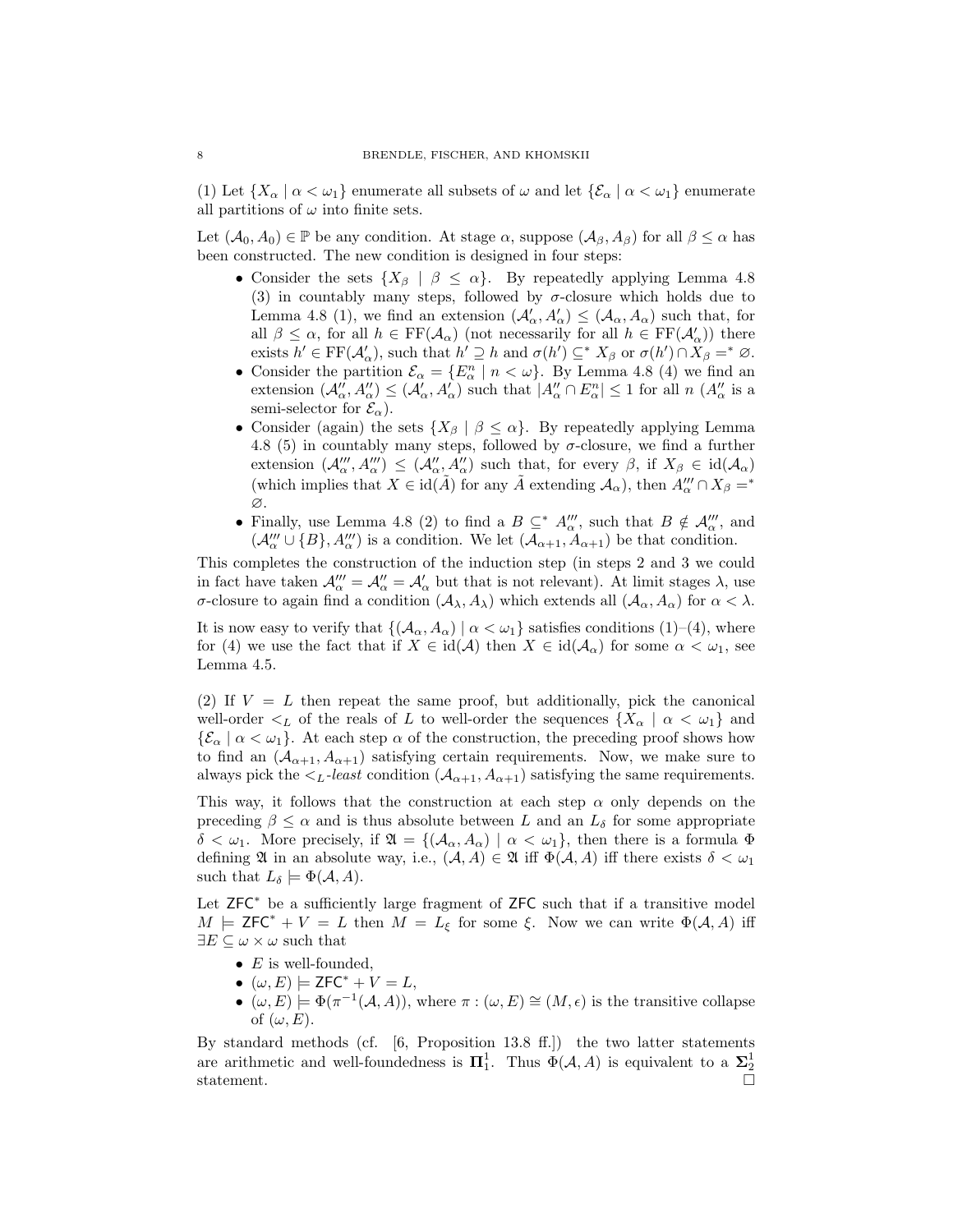*Proof of Theorem 4.1.* Let  $\mathfrak{A} = \{ (\mathcal{A}_{\alpha}, A_{\alpha}) \mid \alpha < \omega_1 \}$  be a  $\Sigma_2^1$ -definable indestructibility tower in  $L$ . If  $V$  is the extension in the iteration/product of Sacks forcing, then  $\mathcal{A} = \bigcup_{\alpha < \omega_1} \mathcal{A}_{\alpha}$  is still a maximal independent family with a  $\Sigma_2^1$  definition. By Theorem 2.1, there exists a  $\Pi_1^1$  m.i.f. as well.  $\Box$ 

*Remark* 4.12. In Shelah's proof of the consistency of  $i < \mu$  [10] a forcing closely related to Sacks was used, which increases u as well as the continuum (note that in the Sacks model  $\mu < 2^{\aleph_0}$ ). By a slight modification of the method in this section, it is easy to construct a  $\Sigma_2^1$  m.i.f. which is not only Sacks-indestructible, but indestructible by the poset from [10]. This shows that the witness for the m.i.f. in the proof of the consistency of  $i < u$  can in fact be  $\mathbf{\Pi}^1_1$ -definable.

# 5.  $\aleph_1$ -BOREL AND  $\aleph_1$ -CLOSED M.I.F'S

The question of definable m.i.f's is closely related to questions concerning certain cardinal invariants (compare with [3]).

#### Definition 5.1.

- $(1)$  *i* is the least size of a m.i.f.
- (2) i<sub>cl</sub> is the least  $\kappa$  such that there exists a collection  $\{C_\alpha \mid \alpha < \kappa\}$ , where each  $C_{\alpha}$  is a *closed* independent family, and  $\bigcup_{\alpha<\kappa}C_{\alpha}$  is a m.i.f.
- (3) i<sub>B</sub> is the least  $\kappa$  such that there exists a collection  ${B_\alpha \mid \alpha < \kappa}$ , where each  $B_{\alpha}$  is a *Borel* independent family, and  $\bigcup_{\alpha<\kappa}B_{\alpha}$  is a m.i.f.

It is clear that  $i_B \leq i_C \leq i$ . It is also known that  $\mathfrak{r} \leq i$  and  $\mathfrak{d} \leq i$ , where  $\mathfrak{d}$  and  $\mathfrak{r}$ denote the dominating and reaping numbers, respectively. Notice that if  $i_B > \aleph_1$ , then there are no  $\Sigma_2^1$  m.i.f.'s (since  $\Sigma_2^1$ -sets are  $\aleph_1$ -unions of Borel sets).

Theorem 5.1.  $cov(\mathcal{M}) \leq i_B$ .

*Proof.* Let  $\kappa < \text{cov}(\mathcal{M})$  and let  $\{B_{\alpha} \mid \alpha < \kappa\}$  be a collection of Borel independent families. We need to show that  $\mathcal{I} := \bigcup_{\alpha < \kappa} B_{\alpha}$  is not maximal.

Suppose otherwise, and for every finite  $E \subseteq \kappa$  define

Let  $\mathcal{I}$  be  $\Sigma^1_n$ , and assume, towards contradiction, that  $\mathcal{I}$  is a m.i.f. Let

$$
H_E := \{ X \mid \exists \bar{a}, \bar{b} \in \bigcup_{\alpha \in E} B_{\alpha} \text{ s.t. } \sigma(\bar{a}; \bar{b}) \subseteq^* X \}
$$

$$
K_E := \{ X \mid \exists \bar{a}, \bar{b} \in \bigcup_{\alpha \in E} B_{\alpha} \text{ s.t. } \sigma(\bar{a}; \bar{b}) \cap X =^* \varnothing \}.
$$

Notice that by maximality of  $\mathcal{I} = \bigcup_{\alpha < \kappa} B_{\alpha}$ , we have

$$
\bigcup \{H_E \cup K_E \mid E \in [\kappa]^{<\omega}\} = [\omega]^\omega.
$$

Since  $\kappa < \mathfrak{d} = \text{cov}(K_{\sigma})$ , there must exist a finite  $E \subseteq \kappa$  such that  $H_E \cup K_E \notin \mathcal{M}$ . Suppose  $H_E \notin \mathcal{M}$ : since  $H_E$  is analytic, there exists a basic open [s] with [s]  $\subseteq^* H_E$ (where ⊆<sup>∗</sup> means "modulo meager"). By an argument similar to the one in Lemma 3.6, we can construct a perfect a.d. tree T with  $[T] \subseteq H_E$ . But then, by the argument from Lemma 3.5, it follows that  $\bigcup_{\alpha \in E} B_{\alpha}$  is not independent, contrary to the assumption. Likewise, if  $K_E \notin \mathcal{M}$  then using the argument from Lemma 3.6, there exists a perfect a.c. tree S with  $[S] \subseteq H_K$ , and the rest is the same.  $\Box$ 

We end this paper with the following open questions: